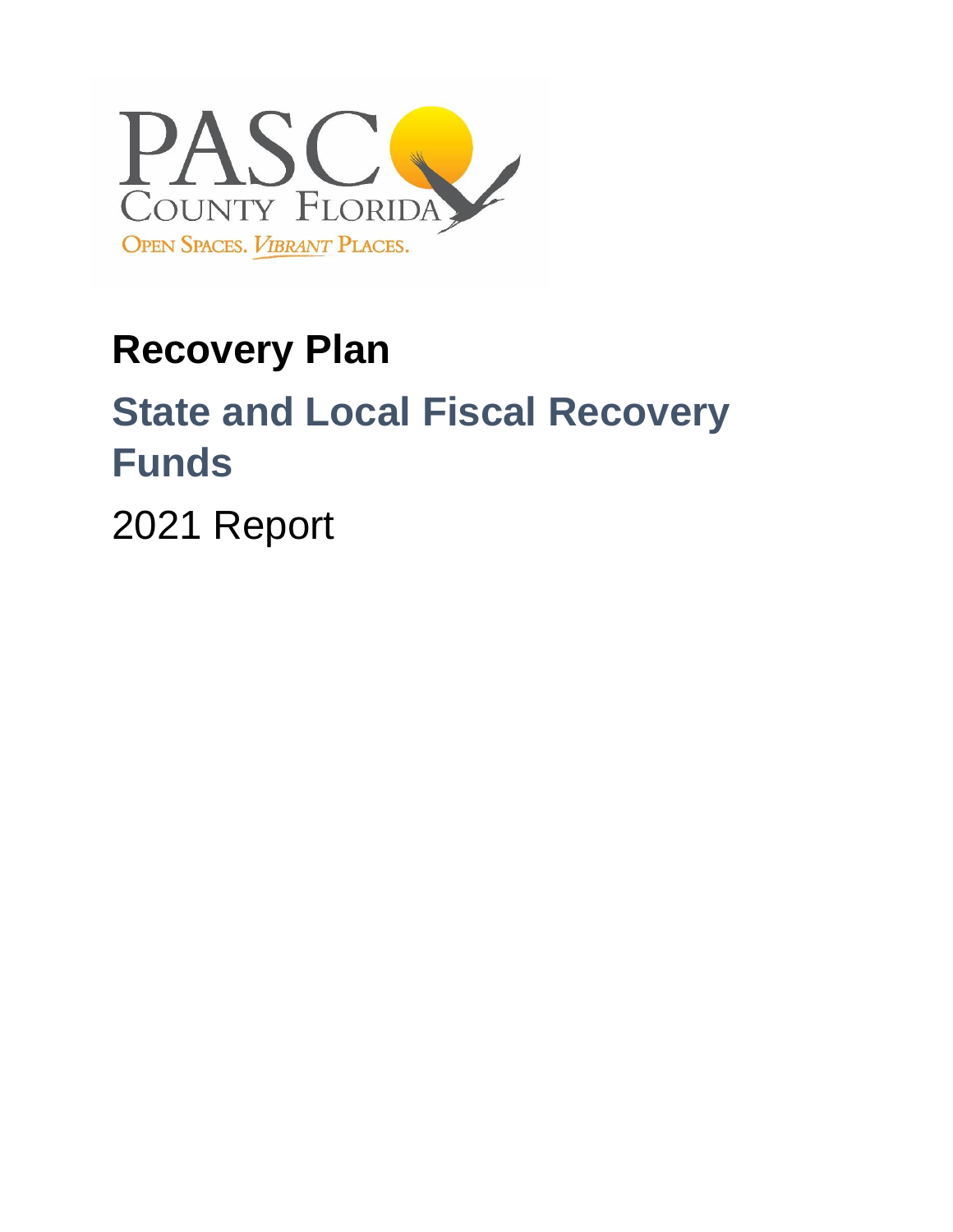## **Pasco County**

## 2021 Recovery Plan

## **Table of Contents**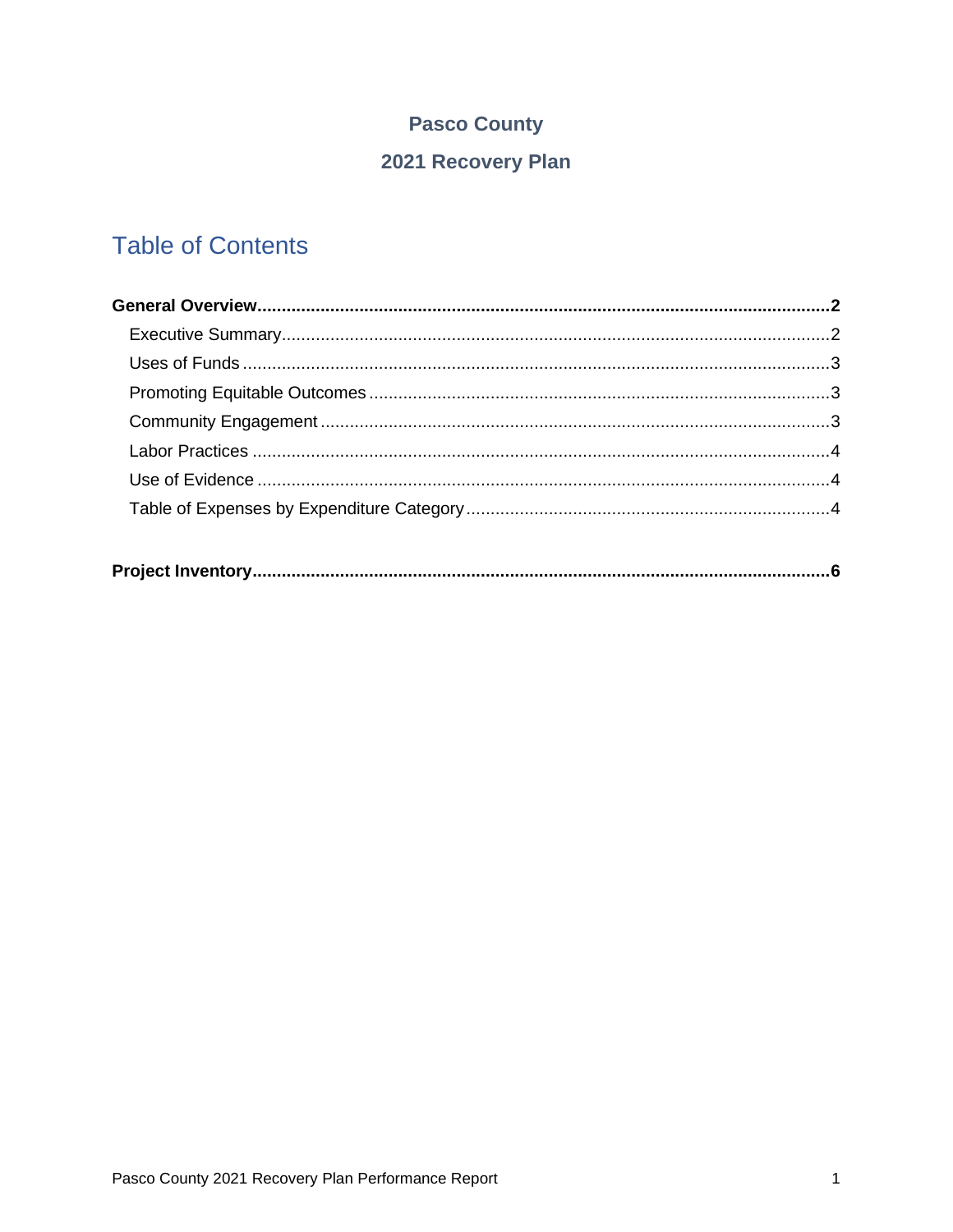#### GENERAL OVERVIEW

#### **Executive Summary**

 Pasco County was awarded an allocation of \$[107,579,711.00](https://107,579,711.00) in State and Local Fiscal Recovery Funds from the American Rescue Plan Act (ARPA) signed into law on March 11, 2021. Of the total amount awarded, the United States Treasury has paid 50% of the funding or [\\$53,798,855.50](https://53,798,855.50) to the County and the remaining funding is expected to be paid to the County in Calendar year 2022. The Funds must be fully obligated by December 31, 2024 and fully expended by December 31, 2026.

 The Interim Final Rule, which is the guidance put forth by the United States Treasury Department on how these funds may be spent, closed its public comment period on July 15, 2021. Treasury is still reviewing the public comment and there may be modifications to the Guidance. The final guidance will be used to determine how the funding will be utilized.

 Utilizing the current form of the guidance, the Board of County Commissioners has approved an investment plan that serves to both guide and direct how the funding will be spent. This investment plan may evolve as the allowed uses of the funds is finalized and the needs of the County continue to be assessed. The investment plan currently focuses on addressing critical needs relating to various public health issues that have become even more evident during the course of the pandemic; funding certain critical capital and economic program needs in accordance with the ARPA revenue loss guidelines; and addressing the public safety and operational needs of the County during its continuing response to COVID-19.

 This funding will also be used to offset any direct salary costs incurred to mitigate the virus. These salaries include primarily the salaries of public safety workers as well as the salaries of those employees who were diverted from their normal duties to address public health issues of the pandemic and specialized cleaning protocols implemented as a result of the pandemic.

 Pursuant to the guidance in the Interim Final Rule, the County calculated a loss of over \$52 million in revenue in calendar year 2020. The County anticipates that future year revenue losses during the grant period are expected to be in the range of \$20 million to \$35 million annually. The County investment plan is heavily focused on using the broad latitude afforded it in the Interim Final Rule toward the provision of government services to address improvements and capital programs that it was not able to pursue as a result of that lost revenue in 2020 and future years.

 For the period covered by this Recovery Plan (March 3,2021 – July 31, 2021), Pasco County has not spent any of the awarded State and Local Fiscal Recovery Funds.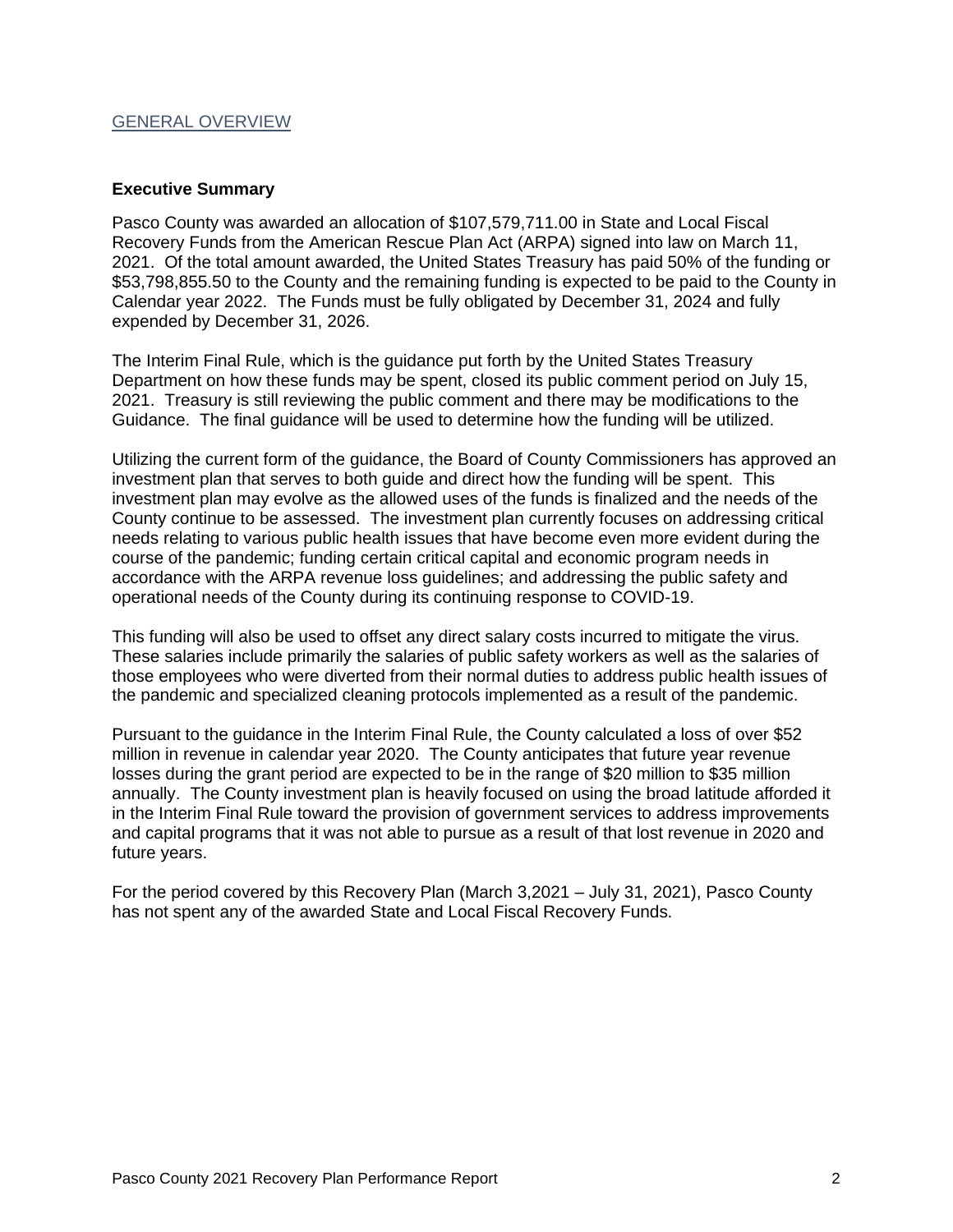#### **Uses of Funds**

 The Board of County Commissioners, along with the County Administrator have established the following priorities to set the course for an equitable recovery:

- economic recession caused by the COVID-19 pandemic. The infusion will stabilize the County's finances and allow it to continue providing high quality services. • Fiscal Sustainability and Core County Services: Recover revenue losses during the
- Premium Pay for Essential Workers: Provide a one-time premium pay stipend to all County employees (including Constitutional Officers) who did not receive the state stipend and continued to serve our community during the public health emergency. County offices remained open and provided essential services during the pandemic.
- COVID-19 Pandemic Response and Public Health: Increase vaccinations, ensure County Facilities are ready and equipped to stay open, sustain testing, and ensure public health information and programs are accessible and engaged with every Pasco community.

#### **Promoting equitable outcomes**

 The investment plan for the State and Local Fiscal Recovery Funds allocates funding to implement a small business assistance and redevelopment program as part of Expenditure Category 2.09 (Small Business Economic Assistance). Although no funds have been expended to date on this program, this program will be focused on providing 0% interest capital improvement loans to assist small businesses with funding for necessary upgrades required to allow business property and building to meet new land development codes and applicable government regulations. The program will also fund 0% interest redevelopment loans for properties in targeted areas of the County that faced negative economic impacts due to the pandemic. Additionally, the program will provide incentives to stimulate redevelopment of existing properties in targeted areas within the County.

#### **Community Engagement**

 Community engagement will be an ongoing process. The County Administrator and several County Commissioners have addressed the plans for spending the State and Local Fiscal Recovery Funds with constituents over the last few months in order to gauge the opinion of the public for the optimal use of the funds.

 Additionally, the State and Local Fiscal Recovery Funds and the County's investment plan and uses of funds listed above were discussed at the full Board of County Commissioners meetings. All meetings are televised and available for viewing at the following link: [https://www.youtube.com/c/PascoCountyGovernment.](https://www.youtube.com/c/PascoCountyGovernment) The Board of County Commissioners always devote a portion of their meeting agenda meeting to accept public comment. All planned expenditures of the State and Local Fiscal Recovery Funds will be discussed in a public forum by the County Administrator, with a public vote by the County Commission authorizing any changes to the planned expenditures of the State and Local Fiscal Recovery Funds.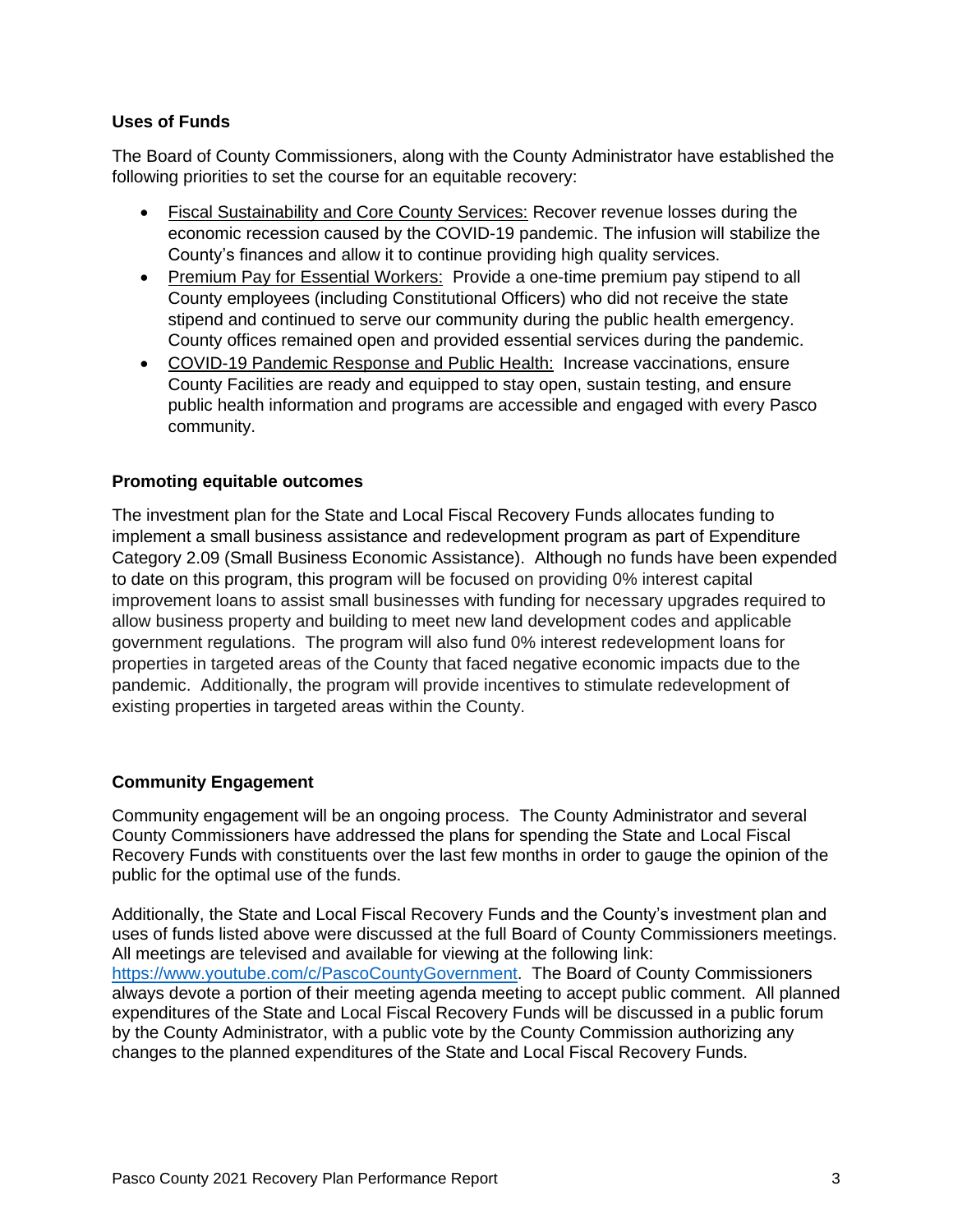#### **Labor Practices**

 As of the date of this report, the Pasco County Commission has not agreed to use the funds for projects related to water, sewer, or broadband infrastructure.

#### **Use of Evidence**

 As of the date of this report, Pasco County's allocation will not be used for projects requiring evidence-based interventions and/or for projects that are evaluated through rigorous program evaluations designed to build evidence.

#### **Amount spent**  1.3 COVID-19 Contact Tracing 0 0 1.4 | Prevention in Congregate Settings (Nursing 1.5 Personal Protective Equipment 0 0 1.6 Medical Expenses (including Alternative Care 1.7 | Capital Investments or Physical Plant Changes to Public Facilities that respond to the COVID-1.9 | Payroll Costs for Public Health, Safety, and Other Public Sector Staff Responding to 1.10 Mental Health Services 0 0 2 Expenditure Category: Negative Economic 2.2 Household Assistance: Rent, Mortgage, and 2.3 Household Assistance: Cash Transfers 0 0 2.4 Household Assistance: Internet Access **Category Cumulative Cumulative expenditures to date (\$) since last Recovery Plan**  1 | Expenditure Category: Public Health 1.1 COVID-19 Vaccination 0 0 1.2 COVID-19 Testing 0 0 Homes, Prisons/Jails, Dense Work Sites, Schools, etc.) 0 0 Facilities) 0 0 19 public health emergency 0 0 1.8 | Other COVID-19 Public Health Expenses (including Communications, Enforcement, Isolation/Quarantine) 0 0 COVID-19 0 0 1.11 Substance Use Services and the control of the control of the control of the control of the control of the control of the control of the control of the control of the control of the control of the control of the contro 1.12 Other Public Health Services 0 0 Impacts 2.1 Household Assistance: Food Programs 0 0 Utility Aid 0 0 Programs 0 0

#### **Table of Expenses by Expenditure Category**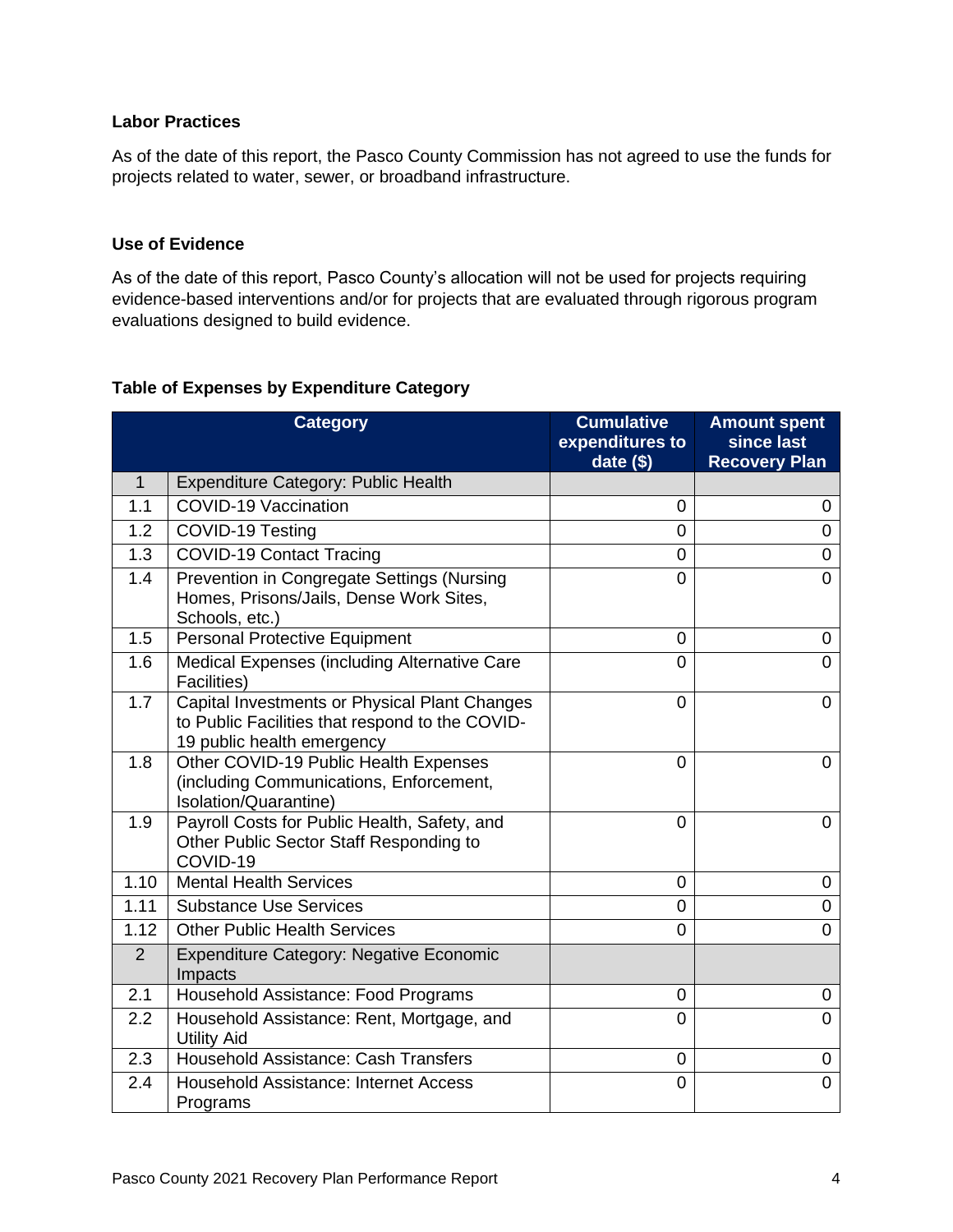|                | <b>Category</b>                                                                                                        | <b>Cumulative</b>              | <b>Amount spent</b>                |
|----------------|------------------------------------------------------------------------------------------------------------------------|--------------------------------|------------------------------------|
|                |                                                                                                                        | expenditures to<br>date $(\$)$ | since last<br><b>Recovery Plan</b> |
| 2.5            | <b>Household Assistance: Eviction Prevention</b>                                                                       | 0                              | 0                                  |
| 2.6            | Unemployment Benefits or Cash Assistance to<br><b>Unemployed Workers</b>                                               | 0                              | 0                                  |
| 2.7            | Job Training Assistance (e.g., Sectoral job-<br>training, Subsidized Employment, Employment<br>Supports or Incentives) | 0                              | 0                                  |
| 2.8            | Contributions to UI Trust Funds*                                                                                       | 0                              | 0                                  |
| 2.9            | Small Business Economic Assistance (General)                                                                           | 0                              | 0                                  |
| 2.10           | Aid to nonprofit organizations                                                                                         | $\mathbf 0$                    | 0                                  |
| 2.11           | Aid to Tourism, Travel, or Hospitality                                                                                 | $\overline{0}$                 | 0                                  |
| 2.12           | Aid to Other Impacted Industries                                                                                       | 0                              | 0                                  |
| 2.13           | <b>Other Economic Support</b>                                                                                          | $\overline{0}$                 | 0                                  |
| 2.14           | <b>Rehiring Public Sector Staff</b>                                                                                    | 0                              | 0                                  |
| 3              | <b>Expenditure Category: Services to</b><br>Disproportionately Impacted Communities                                    |                                |                                    |
| 3.1            | <b>Education Assistance: Early Learning</b>                                                                            | 0                              | 0                                  |
| 3.2            | Education Assistance: Aid to High-Poverty<br><b>Districts</b>                                                          | $\overline{0}$                 | 0                                  |
| 3.3            | <b>Education Assistance: Academic Services</b>                                                                         | 0                              | 0                                  |
| 3.4            | Education Assistance: Social, Emotional, and<br><b>Mental Health Services</b>                                          | $\overline{0}$                 | 0                                  |
| 3.5            | <b>Education Assistance: Other</b>                                                                                     | 0                              | 0                                  |
| 3.6            | Healthy Childhood Environments: Child Care                                                                             | 0                              | 0                                  |
| 3.7            | Healthy Childhood Environments: Home Visiting                                                                          | 0                              | 0                                  |
| 3.8            | Healthy Childhood Environments: Services to<br>Foster Youth or Families Involved in Child<br><b>Welfare System</b>     | $\overline{0}$                 | 0                                  |
| 3.9.           | Healthy Childhood Environments: Other                                                                                  | 0                              | 0                                  |
| 3.10           | Housing Support: Affordable Housing                                                                                    | $\overline{0}$                 | 0                                  |
| 3.11           | Housing Support: Services for Unhoused<br>persons                                                                      | $\overline{0}$                 | 0                                  |
| 3.12           | Housing Support: Other Housing Assistance                                                                              | $\mathbf 0$                    | 0                                  |
| 3.13           | Social Determinants of Health: Other                                                                                   | $\mathbf 0$                    | 0                                  |
| 3.14           | Social Determinants of Health: Community<br><b>Health Workers or Benefits Navigators</b>                               | $\overline{0}$                 | 0                                  |
| 3.15           | Social Determinants of Health: Lead<br>Remediation                                                                     | 0                              | 0                                  |
| 3.16           | Social Determinants of Health: Community<br><b>Violence Interventions</b>                                              | $\overline{0}$                 | 0                                  |
| $\overline{4}$ | Expenditure Category: Premium Pay                                                                                      |                                |                                    |
| 4.1            | <b>Public Sector Employees</b>                                                                                         | 0                              | 0                                  |
| 4.2            | Private Sector: Grants to other employers                                                                              | $\mathbf 0$                    | 0                                  |
| 5 <sup>5</sup> | <b>Expenditure Category: Infrastructure</b>                                                                            |                                |                                    |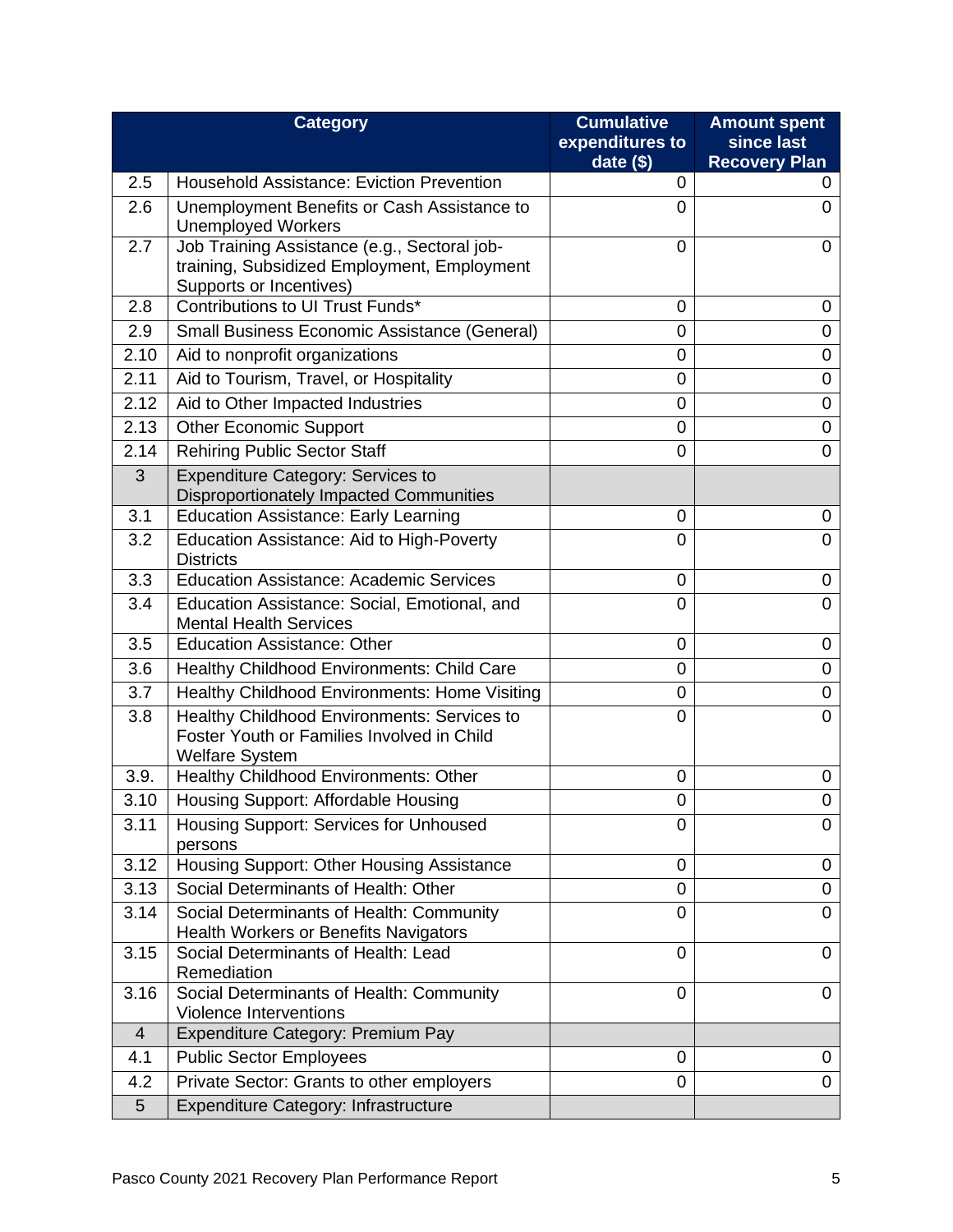|                  | <b>Category</b>                                                           | <b>Cumulative</b><br>expenditures to<br>date $($)$ | <b>Amount spent</b><br>since last<br><b>Recovery Plan</b> |
|------------------|---------------------------------------------------------------------------|----------------------------------------------------|-----------------------------------------------------------|
| 5.1              | Clean Water: Centralized wastewater treatment                             | 0                                                  | 0                                                         |
| 5.2              | Clean Water: Centralized wastewater collection<br>and conveyance          | 0                                                  | 0                                                         |
| 5.3              | Clean Water: Decentralized wastewater                                     | $\overline{0}$                                     | 0                                                         |
| 5.4              | Clean Water: Combined sewer overflows                                     | 0                                                  | 0                                                         |
| 5.5              | Clean Water: Other sewer infrastructure                                   | 0                                                  | 0                                                         |
| 5.6              | Clean Water: Stormwater                                                   | 0                                                  | 0                                                         |
| 5.7              | Clean Water: Energy conservation                                          | 0                                                  | 0                                                         |
| 5.8              | Clean Water: Water conservation                                           | 0                                                  | 0                                                         |
| 5.9              | Clean Water: Nonpoint source                                              | 0                                                  | 0                                                         |
| 5.10             | <b>Drinking water: Treatment</b>                                          | 0                                                  | 0                                                         |
| 5.11             | Drinking water: Transmission & distribution                               | 0                                                  | 0                                                         |
| 5.12             | Drinking water: Transmission & distribution:<br>lead remediation          | $\overline{0}$                                     | 0                                                         |
| 5.13             | <b>Drinking water: Source</b>                                             | 0                                                  | 0                                                         |
| 5.14             | Drinking water: Storage                                                   | 0                                                  | 0                                                         |
| 5.15             | Drinking water: Other water infrastructure                                | $\mathbf 0$                                        | 0                                                         |
| 5.16             | Broadband: "Last Mile" projects                                           | 0                                                  | 0                                                         |
| 5.17             | Broadband: Other projects                                                 | $\overline{0}$                                     | $\overline{0}$                                            |
| 6                | Expenditure Category: Revenue Replacement                                 |                                                    |                                                           |
| 6.1              | <b>Provision of Government Services</b>                                   | 0                                                  | 0                                                         |
| $\overline{7}$   | <b>Administrative and Other</b>                                           |                                                    |                                                           |
| 7.1              | <b>Administrative Expenses</b>                                            | 0                                                  | 0                                                         |
| 7.2              | Evaluation and data analysis                                              | 0                                                  | 0                                                         |
| $\overline{7.3}$ | Transfers to Other Units of Government                                    | $\mathbf 0$                                        | 0                                                         |
| 7.4              | <b>Transfers to Nonentitlement Units</b><br>(States and Territories only) | 0                                                  | 0                                                         |

### **Project Inventory**

The current investment plan for ARPA State and Local Fiscal Recovery Funds is as follows:

Project Expenditure Category: 6.1 Provision of Government Services **Project: Lindrick Utility Acquisition** Funding amount: TBD Project overview

 • Provide funding for the County to acquire the Florida Government Utility Authority's (FGUA) Lindrick Utility System located on the west side of Pasco County, Florida. This system serves 3,100 water and 2,600 wastewater customers. After a thorough evaluation of the system with FGUA, it was determined that significant capital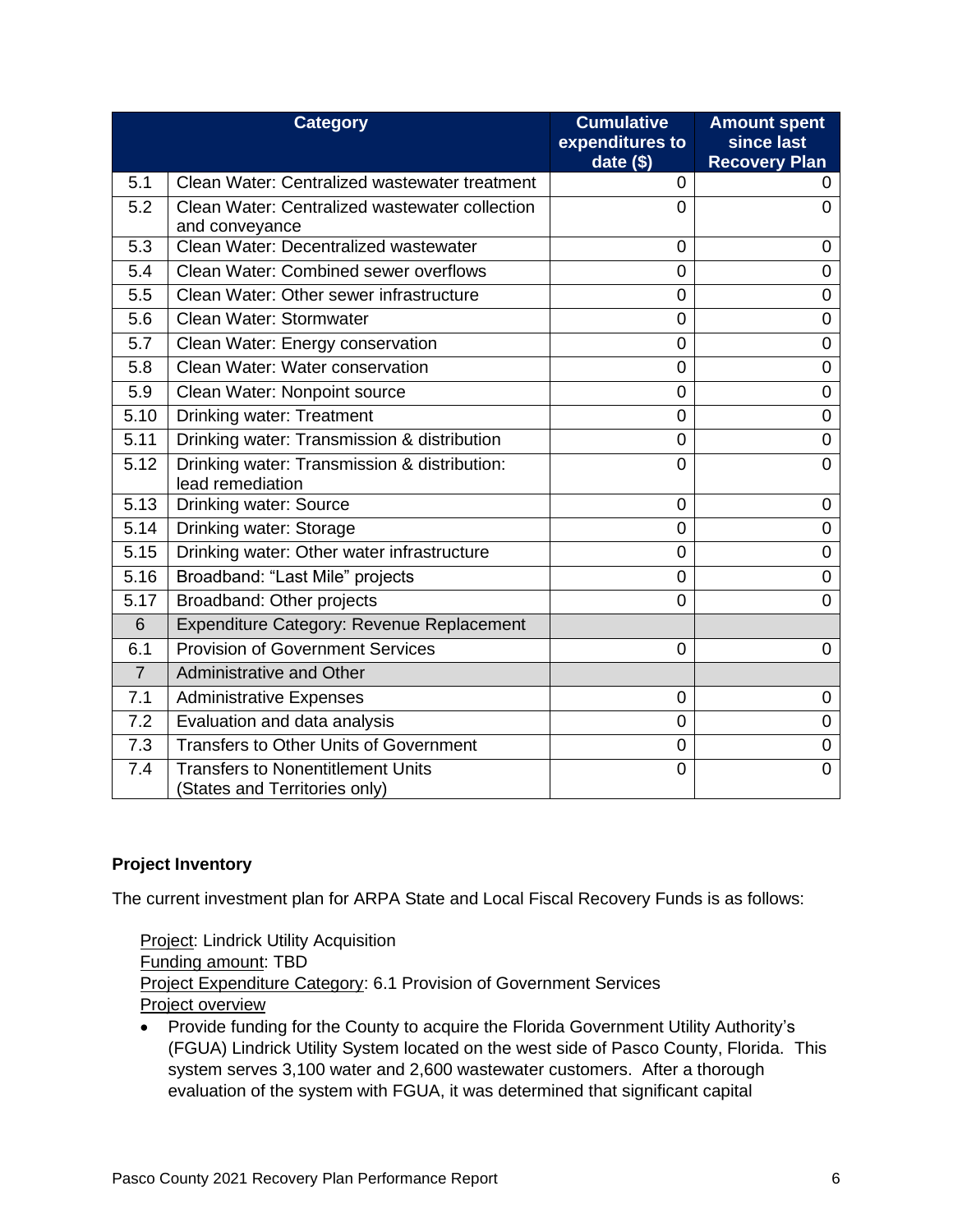improvements were needed in order to improve water quality for the citizens and ensure safe operation of the wastewater system.

• This project is currently in the planning stage.

Project: Wesley Chapel Library Project Expenditure Category: 6.1 Provision of Government Services Funding amount: TBD Project overview

- • Provide capital investment for construction of a new library, increasing library services to an underserved population of the County.
- • This project is currently in the early procurement stage with construction planned for fiscal year 2023.

Project Expenditure Category: 6.1 Provision of Government Services Project: Jail Expansion Funding amount: TBD Project overview

- • Provide funding for the County to increase the capital investment to construct an expansion to the County Jail. The existing jail is over-populated and expansion of the facility is required.
- • This project is currently in the design stage with construction anticipated to start in the spring of 2022.

Project: Village of Pasadena Hills Super Park

Funding amount: TBD

Project Expenditure Category: 6.1 Provision of Government Services Project overview

- • Provide funding for the County to initiate construction on a Super Park for the Villages of consist of both active and passive park facilities. At full completion, amenities will include an assortment of multi-use fields and baseball diamonds, a recreation complex, outdoor courts, aquatic facility, playgrounds, picnic areas, and a wilderness park. Pasadena Hills (VOPH). The park site is approximately 300 acres and is intended to
- This project is currently in the planning stage.

Project: Magnolia Valley District Park

Funding amount: TBD

Project Expenditure Category: 6.1 Provision of Government Services Project overview

 • Provide funding for the County to initiate construction on a district park within the West Market Area of the County. This park facility is being planned in conjunction with a stormwater project to address community flooding in and around a defunct golf course. At approximately 120 acres in size, this location will support a typical district park including a combination of athletic fields, a recreation complex, outdoor courts,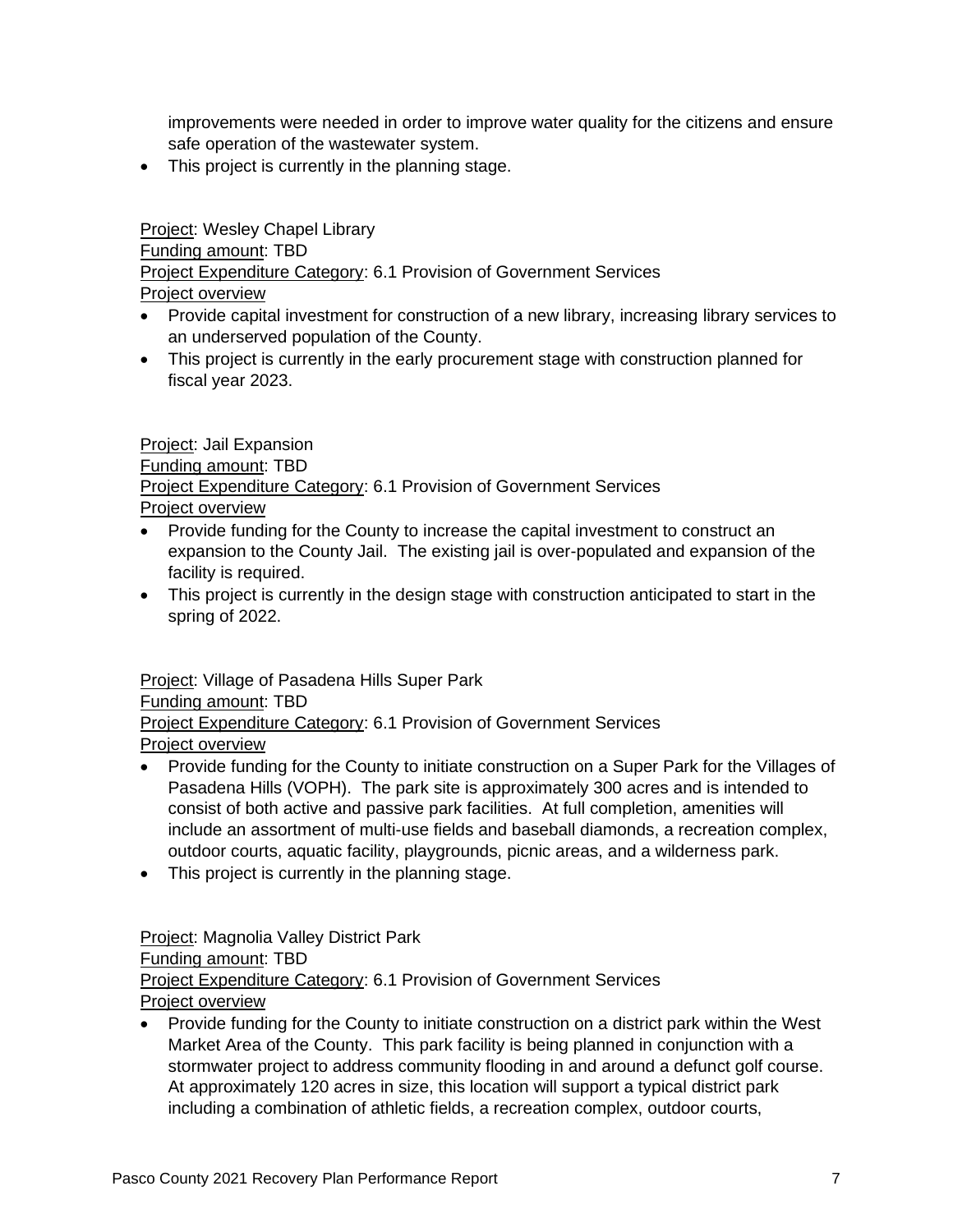playgrounds, and other open space amenities. The project will be incorporating and activating various open space elements of a corresponding stormwater project through walking trails, picnic shelters, and boardwalks thereby maximizing the parks colocation with this public works project.

• This project is currently in the planning stage.

Project Expenditure Category: 6.1 Provision of Government Services **Project: Coastal Dredging** Funding amount: TBD Project overview

- • Provide funding to establish a program to dredge and maintain Pasco County coastal and waterway channels.
- This project is currently in the planning stage.

Project: Small Business Assistance Project Expenditure Category: 2.09 Small Business Economic Assistance Funding amount: \$2M Project overview

- • Provide funding to initiate a program that is focused on providing 0% interest capital improvement loans to assist small businesses. The program will also provide incentives to stimulate redevelopment of existing properties in targeted areas within the County.
- This project is currently in the planning stages.

Project: COVID-19 Health Expenditures Funding amount: \$5.5M Project Expenditure Category: 1.0 Public Health Project overview

- • Provide funding for the County's continuing COVID-19 treatment and medical services expenses. This funding will also be used for any necessary COVID-19 mitigation and prevention expenditures.
- • Although no funds have been expended towards this project as of this report date, the County's response to the pandemic is currently in an ongoing status and this funding will be utilized for future expenses.

Project: Public Safety Service Pay Funding amount: \$4M Project Expenditure Category: 4.1 Public Sector Employees Project overview

- • Provide funding for the County to provide premium pay for Pasco County Government employees considered essential and did not receive the State allocation of premium pay in compliance with regulations governing US Treasury Local Fiscal Recovery Funds.
- • This constitutes a one-time payment to eligible employees for their service during the pandemic, occurring in September 2021.